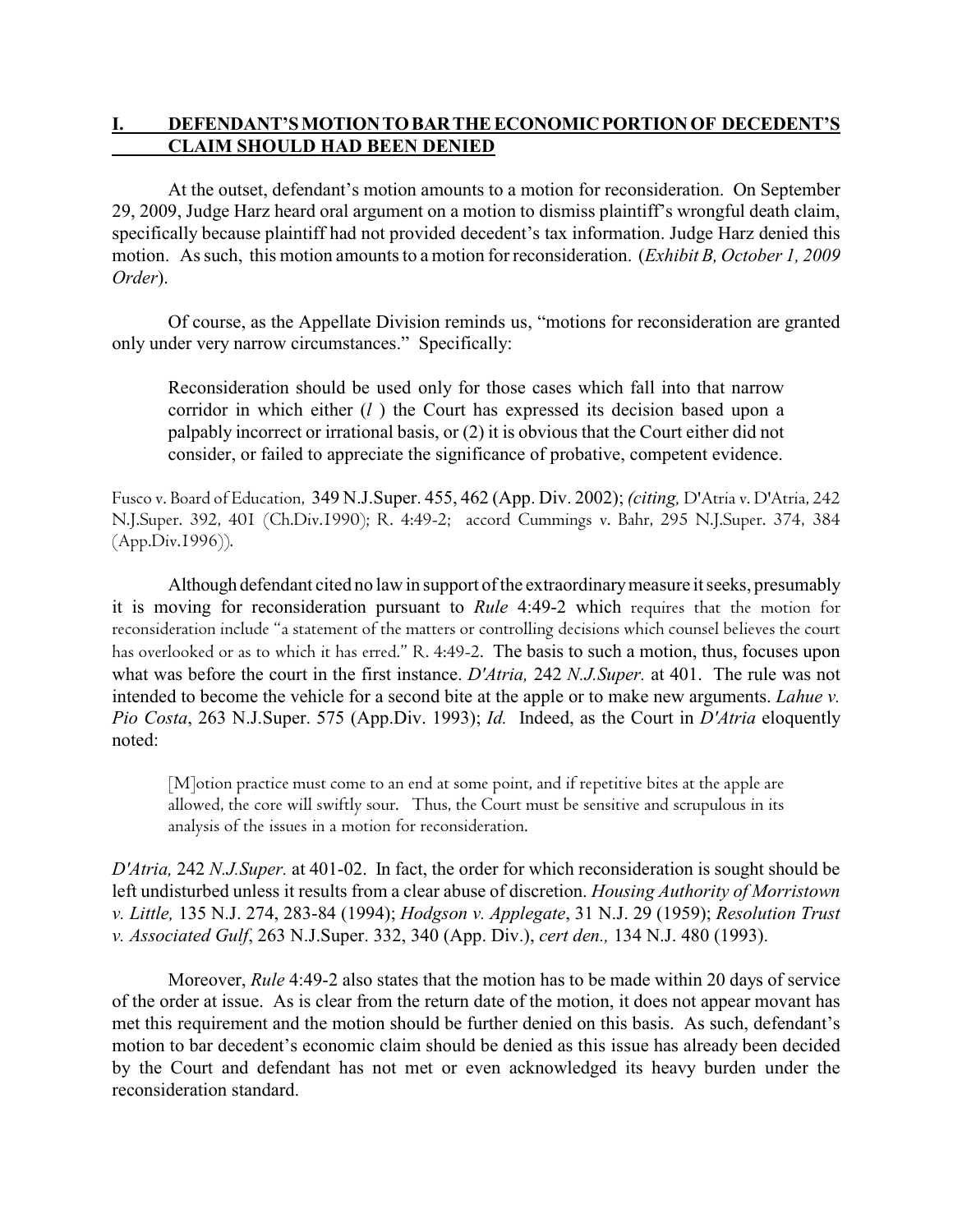However, if the Court is inclined to reach the substance of the instant motion, movant's request, that the Court strike decedent's lost wage claim is unfounded an unsupported in law. Without authority, defendant presupposes that, in order to sustain a lost wage claim a dearth of documentation is needed. However, lack of documentation (tax returns, W2s, 1099s, pay stubs, ect.) regarding a plaintiff's lost wages does not preclude the claim. Rather, the lack of documents is a factor for the jury to consider in evaluating the weight of plaintiff's lost wage claim. *Hawkins v. 248 Haynes St. Assoc., Inc.,* No. A-5648-93T2, 1995 WL 378462, at \*9 (N.J. Super. App. Div.).

In this instance, decedent, Goran Strlovski (28 at the time of his death) immigrated to the United States from Macedonia only years before the 2007 crash. (*Exhibit A, Deposition of Icko Strlvoski, at 10-12*). He came to the United States with hopes of attending the prestigious Julliard School of Music . In fact, just prior to his death, Goran Strlovski met with a professor at the school and had been given materials for his audition for entrance to the school, which was set to take place in the summer of 2007 (Goran never was able to attend because of the negligence of defendant driver, Soon Yang on the afternoon of October 19, 2007). (*Exhibit A, Deposition of Icko Strlvoski, at 13*).

 While in the United States, Mr. Strlovski played in a band and worked as a construction day laborer from time to time. (*Exhibit A, Deposition of Icko Strlvoski, at 17*). According to decedent's brother (who also played in the Goran's band, "Nostalgia", and worked at the construction company, at which Goran was a day laborer) Goran's band played at a local restaurant, Before the Rain, every Friday and Saturday if the band had not been booked for a wedding. When Goran played at Before the Rain he would get paid \$100 each night plus tips. Icko Strlovski further testified that the amount of tips would vary but that Goran would make between \$200-\$250 each night total when he played at Before the Rain. (*Exhibit A, Deposition of Icko Strlvoski, at 18-19*). Icko also testified that Goran would also play at a Macedonian Church in Totowa, New Jersey on Sundays, holiday, or special occasions. (*Exhibit A, Deposition of Icko Strlvoski, at 17*). When Goran played on holidays or special occasions he would be paid. (*Exhibit A, Deposition of Icko Strlvoski, at 18, 22*). In total, Icko, estimated that his brother earned approximately \$14,000.00-\$15,000.00 per year playing with the band and at church. (*Exhibit A, Deposition of Icko Strlvoski, at 34*).

In addition to playing with the band, Goran Strlovski worked part time construction for Cheromino Control Group. (*Exhibit A, Deposition of Icko Strlvoski, at 32-33*). According to Icko Strlovski, who also worked for Cheromino Control Group, depending on the availability of work Goran would make approximately \$12,000.00 - \$15,000.00 per year from construction. (*Exhibit A, Deposition of Icko Strlvoski, at 34*). Accordingly, based on the testimony of Icko Strlvoski, the brother of Goran Strolvski and the administrator of his estate, at the time of his death, Goran Strolvski earned approximately \$30,000.00 per year. This estimate Icko Strlvoski provided at his deposition comports with the answers to interrogatories in this matter.

Additionally, plaintiff has provided various documents including (but not limited to) records regarding decedent's joint bank account with his fiancé, Katerina Petrova as well as a pay stub from Cheromino Control Group and pay stubs from the Macedonian Church in Totowa at which Goran had played on the Easter preceding his death. Despite the documents provided and the specific testimony in this case from decedent's brother who happens to have an intimate understanding of